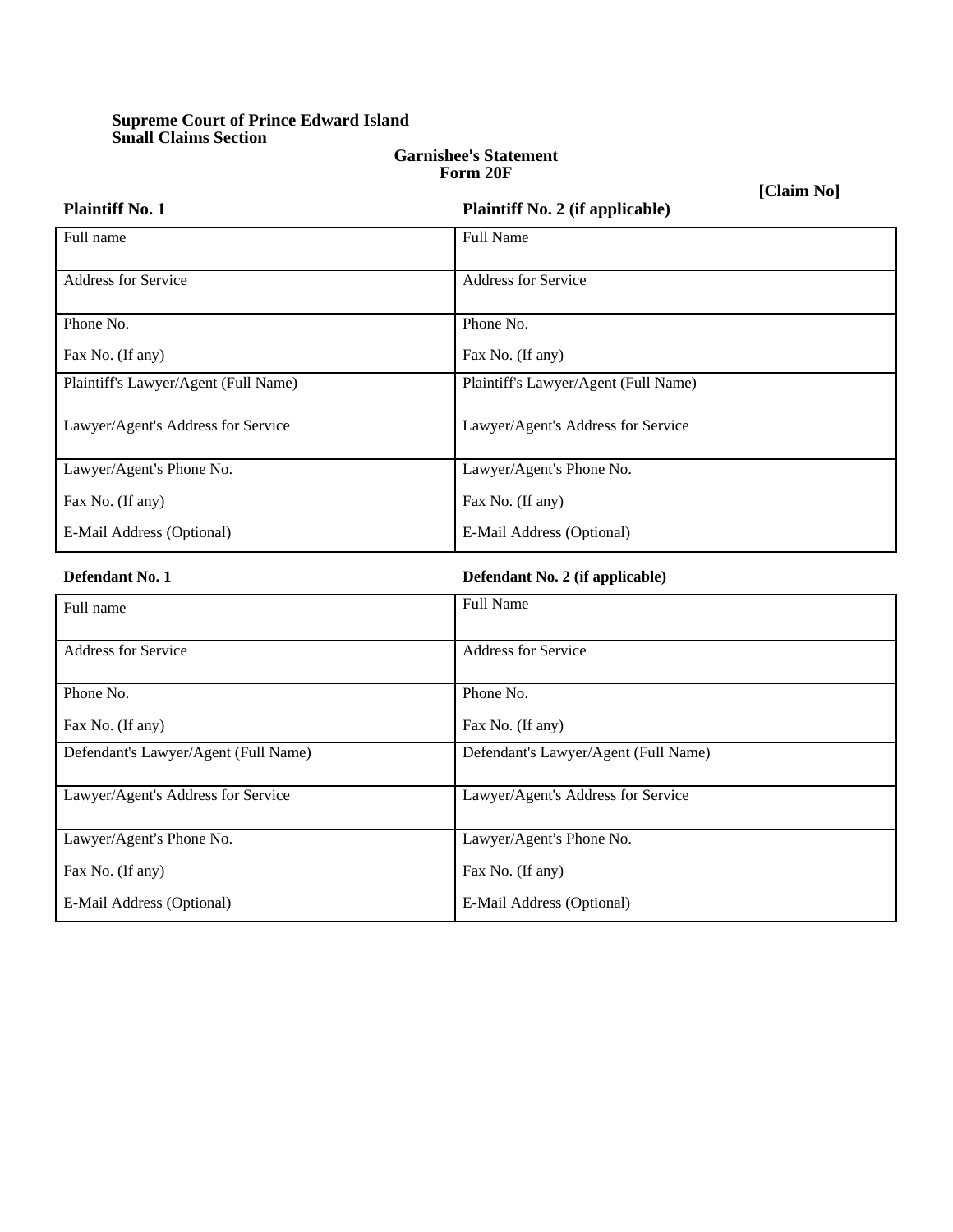## **FORM 20F - PAGE 2**

**[Claim No]** 

A Notice of Garnishment was issued on \_\_\_\_\_\_\_\_\_\_\_\_\_\_\_\_\_\_\_\_\_\_\_\_\_, 20\_\_\_\_\_, naming me/us as garnishee.

\_\_\_\_\_ **I/WE DO NOT OWE** and do not expect to owe to the debtor the amount set out in the Notice of Garnishment for the following reason(s):

\_\_\_\_\_ The debtor has never worked for me/us.

The debtor stopped working for me/us permanently on \_\_\_\_\_\_\_\_\_\_\_\_\_\_\_\_\_\_\_\_\_\_\_\_\_\_\_\_\_  $\frac{1}{20}$  I/We owed the debtor money and paid it in full on  $\frac{1}{20}$ ,  $\frac{20}{20}$ .

\_\_\_\_\_ I/We do not hold any money in trust for, or to the credit of, the debtor.

\_\_\_\_\_ Other:

(specify)

\_\_\_\_\_ **I/WE OWE** or will owe the debtor (or the debtor and one or more co-owners), wages or periodic payments based on the terms explained below: \_\_\_\_\_\_\_\_\_\_\_\_\_\_\_\_\_\_\_\_\_\_\_\_\_\_\_\_\_\_\_\_\_\_\_\_\_\_\_\_\_\_\_\_\_\_\_\_\_\_\_\_\_\_\_\_\_\_\_\_\_\_\_\_\_\_\_\_\_\_\_\_\_\_\_\_\_\_\_\_\_\_\_

\_\_\_\_\_\_\_\_\_\_\_\_\_\_\_\_\_\_\_\_\_\_\_\_\_\_\_\_\_\_\_\_\_\_\_\_\_\_\_\_\_\_\_\_\_\_\_\_\_\_\_\_\_\_\_\_\_\_\_\_\_\_\_\_\_\_\_\_\_\_\_\_\_\_\_\_\_\_\_

\_\_\_\_\_ **I/WE OWE** or will owe the debtor (or the debtor and one or more co**-**owners), a lump sum of \$  $\frac{1}{20}$ , payable on  $\frac{1}{20}$ ,  $\frac{1}{20}$ .

\_\_\_\_\_\_\_\_\_\_\_\_\_\_\_\_\_\_\_\_\_\_\_\_\_\_\_\_\_\_\_\_\_\_\_\_\_\_\_\_\_\_\_\_\_\_\_\_\_\_\_\_\_\_\_\_\_\_\_\_\_\_\_\_\_\_\_\_\_\_\_\_\_\_\_\_\_\_\_\_\_\_\_\_

\_\_\_\_\_ **I/WE are not making a payment at this time** because the debtor stopped working for me/us  $\frac{1}{20}$ , 20  $\frac{1}{20}$  and is expected to return on  $\overbrace{\hspace{25mm}}^{1}$  , 20  $\overbrace{\hspace{25mm}}^{1}$  , 20  $\overbrace{\hspace{25mm}}^{1}$ 

\_\_\_\_\_ **I/WE are making payment of less than** the amount stated because the debt is owed to the debtor and to one or more co-owners, or for another reason explained below:

\_\_\_\_\_\_\_\_\_\_\_\_\_\_\_\_\_\_\_\_\_\_\_\_\_\_\_\_\_\_\_\_\_\_\_\_\_\_\_\_\_\_\_\_\_\_\_\_\_\_\_\_\_\_\_\_\_\_\_\_\_\_\_\_\_\_\_\_\_\_\_\_\_\_\_\_\_\_\_\_\_\_\_\_

\_\_\_\_\_\_\_\_\_\_\_\_\_\_\_\_\_\_\_\_\_\_\_\_\_\_\_\_\_\_\_\_\_\_\_\_\_\_\_\_\_\_\_\_\_\_\_\_\_\_\_\_\_\_\_\_\_\_\_\_\_\_\_\_\_\_\_\_\_\_\_\_\_\_\_\_\_\_\_\_\_\_\_\_

\_\_\_\_\_\_\_\_\_\_\_\_\_\_\_\_\_\_\_\_\_\_\_\_\_\_\_\_\_\_\_\_\_\_\_\_\_\_\_\_\_\_\_\_\_\_\_\_\_\_\_\_\_\_\_\_\_\_\_\_\_\_\_\_\_\_\_\_\_\_\_\_\_\_\_\_\_\_\_\_\_\_\_

(Identify the amount(s) and percentage owed to the debtor and each co-owner)

Co-owner(s) of the debt: \_\_\_\_\_\_\_\_\_\_\_\_\_\_\_\_\_\_\_\_\_\_\_\_\_\_\_\_\_\_\_\_\_\_\_\_\_\_\_\_\_\_\_\_\_\_\_\_\_\_\_\_\_\_\_\_\_\_\_\_\_

(Full legal name(s)

(Address (street & number, unit, municipality, province)